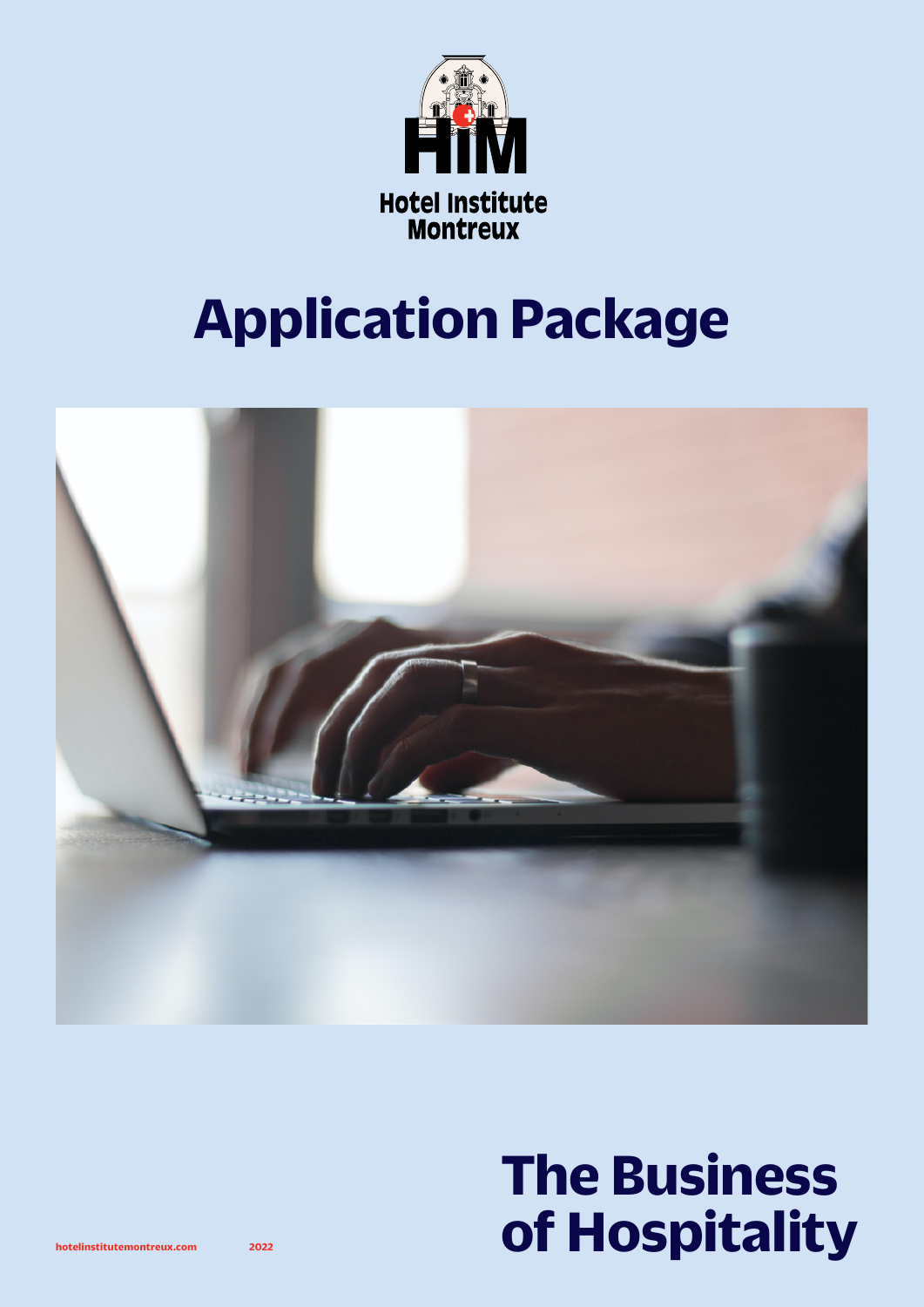# **Application Step-by-step**

# **1. Submit your application**

We highly recommend applying early. If you need a student visa, please be sure to allow at least 12 weeks between application and program start date.

Once you submit your application, you will receive a confirmation email that includes a link to pay your application fee (CHF 75).

## **2. Process your application**

Our team will process your application and you will receive a provisional acceptance within one week.

To confirm your place on your program, you must pay your confirmation fee within 30 days of your provisional acceptance.

## **3. Prepare for your arrival**

Once you have paid your confirmation fee, we will confirm your place on your program and provide you with the documents necessary to prepare you for arrival – confirmation letter, study attestation, visa support, and welcome handbook.

You will also be invited to join prearrival information sessions.

# **4. Join your program**

Our team will meet you at the airport in either Geneva or Zurich and help you organize your transportation to our campus where you will be welcomed to the school.

Throughout the first week, you will participate in a number of information sessions and social events that will ensure that you are ready to start your exciting journey.





[Apply now](https://www.hotelinstitutemontreux.com/en/apply-hotel-institute-montreux/) [2]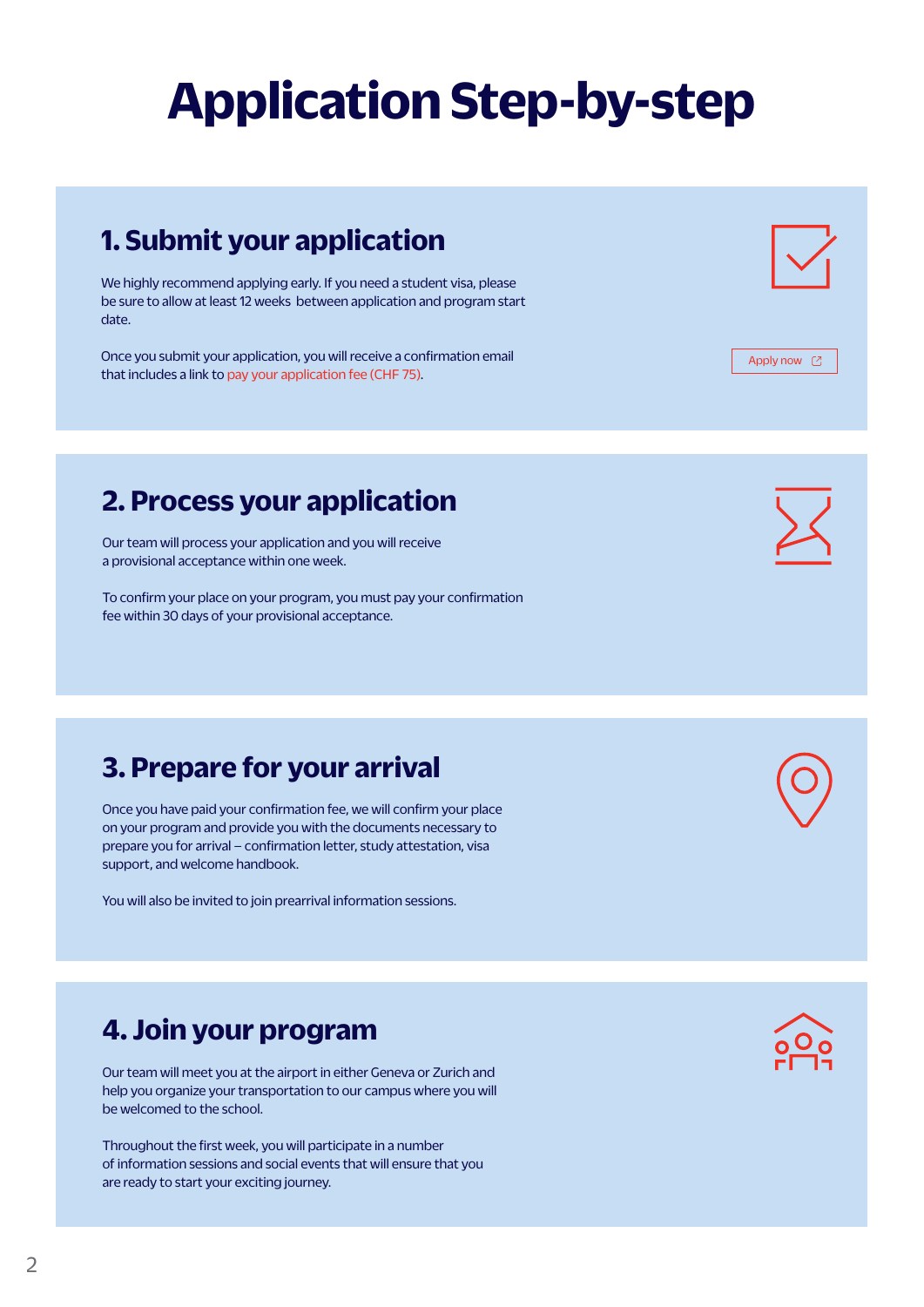# **Application Form**

Complete the online application or alternatively, complete the application form\* and ensure that it is signed and dated before sending it with the required documents to the admissions office. As part of the application process, you are required to pay an application fee of CHF 75. You can pay using our online payment solution.

\*Please note that an additional fee of CHF 100 will be charged for all non-online portal applications.

## **Documents to be sent with the application form :**

- High school certificate / transcripts
- University certificate / transcripts (if applicable)
- Proof of English proficiency (e.g. TOEFL, IELTS, etc.)
- Curriculum vitae (resume)
- Motivation letter
- Work reference letters (if available)
- Copy of passport
- Four passport-size photographs (3x4 cm – required upon arrival in Switzerland)
- Statement of health (included in this document)

## **Which program are you applying for?**

| <b>HIM: Bachelor Program</b>                                                 |                  | <b>English Language Programs</b>                                                                                                                                                           | More info<br>Г4 I |
|------------------------------------------------------------------------------|------------------|--------------------------------------------------------------------------------------------------------------------------------------------------------------------------------------------|-------------------|
| $\bigcirc$ Bachelor of Business Administration in<br>Hospitality Management* | More info $\Box$ | $\bigcirc$ English Foundation Program:<br>$\bigcirc$ 8 weeks<br>$\bigcirc$ 12 weeks<br>$\bigcirc$ 4 weeks<br><b>Fees</b><br>CHF 950 per week (including tuition, accommodation, and meals) |                   |
| <b>HIM: Master Program</b>                                                   |                  |                                                                                                                                                                                            |                   |
| $\bigcirc$ Master in Tourism and<br><b>Hospitality Management**</b>          | More info $\Box$ |                                                                                                                                                                                            |                   |

### **Intakes**

2022 Q January Q October

\*Available only in January and October intakes \*\* Available only for October intake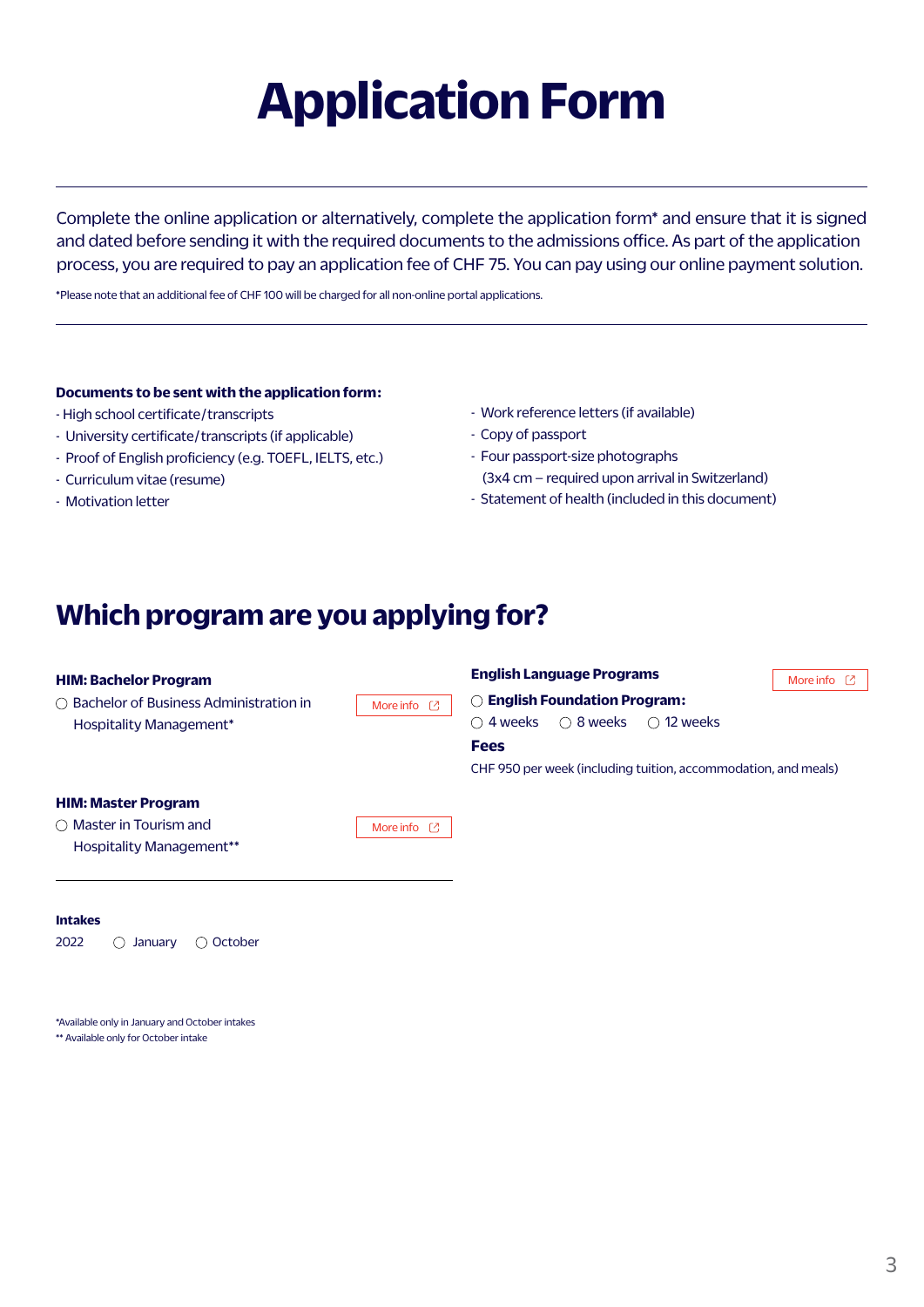### **Education**

|                                           | Schools attended (including culinary schools or universities if applicable)                                                         |                      |                               |         |
|-------------------------------------------|-------------------------------------------------------------------------------------------------------------------------------------|----------------------|-------------------------------|---------|
| <b>Name</b>                               | Location                                                                                                                            | From/To              | <b>Qualification Obtained</b> |         |
| <b>Language Knowledge</b>                 | (Fluent/Good/Basic)                                                                                                                 | Spoken               | Written                       | Reading |
| <b>TOEFL/IELTS score</b><br>Mother tongue |                                                                                                                                     |                      |                               |         |
| Others                                    |                                                                                                                                     |                      |                               |         |
| <b>Language selection</b>                 |                                                                                                                                     |                      |                               |         |
| $\bigcirc$ French                         | $\bigcirc$ German                                                                                                                   | $\bigcirc$ Mandarin* | $\bigcirc$ Spanish*           |         |
| are already spoken.                       | *Spanish can only be taken if French and German are already spoken. Mandarin is for second-year students, only if French and German |                      |                               |         |
|                                           | Previous professional experience (Please attach copies of work reference letters-previous three only)                               |                      |                               |         |
| Employer                                  | Location                                                                                                                            | From/To              | Position                      |         |
|                                           |                                                                                                                                     |                      |                               |         |
|                                           |                                                                                                                                     |                      |                               |         |
|                                           |                                                                                                                                     |                      |                               |         |
|                                           |                                                                                                                                     |                      |                               |         |
|                                           |                                                                                                                                     |                      |                               |         |
|                                           |                                                                                                                                     |                      |                               |         |
| <b>Accommodation requests</b>             | Details [2]                                                                                                                         |                      |                               |         |

 $\bigcirc$  Double standard room (included in the fees)

Double deluxe room

 $\bigcirc$  Single standard room

 $\bigcirc$  Single deluxe room

Single standard, single deluxe and double deluxe rooms are subject to availability (at an additional cost). If no preference is made, students will be informed of the room allocation upon arrival. Preference for room allocation is made for applicants on a first paid, first served basis. Accommodation may be allocated in different facilities, subject to availability.

[Additional costs](https://cms.hotelinstitutemontreux.com/sites/default/files/2022-01/HIM_Fees_January272022_1.pdf?_ga=2.89558235.1300899178.1646385722-300689548.1621240861) <sup>1</sup>

## **Transfer**

O Optional bus transfer from Geneva Airport (CHF 195 one way)

 $\bigcirc$  I will arrange my own transportation

Comments

### **Cancelation insurance**

 $\bigcirc$  I do not wish to take the cancelation insurance (CHF 290 per term).

## **VISA**

l,

Should you require an entry visa to Switzerland, indicate the Swiss Embassy or Consulate closest to your city/town of residence.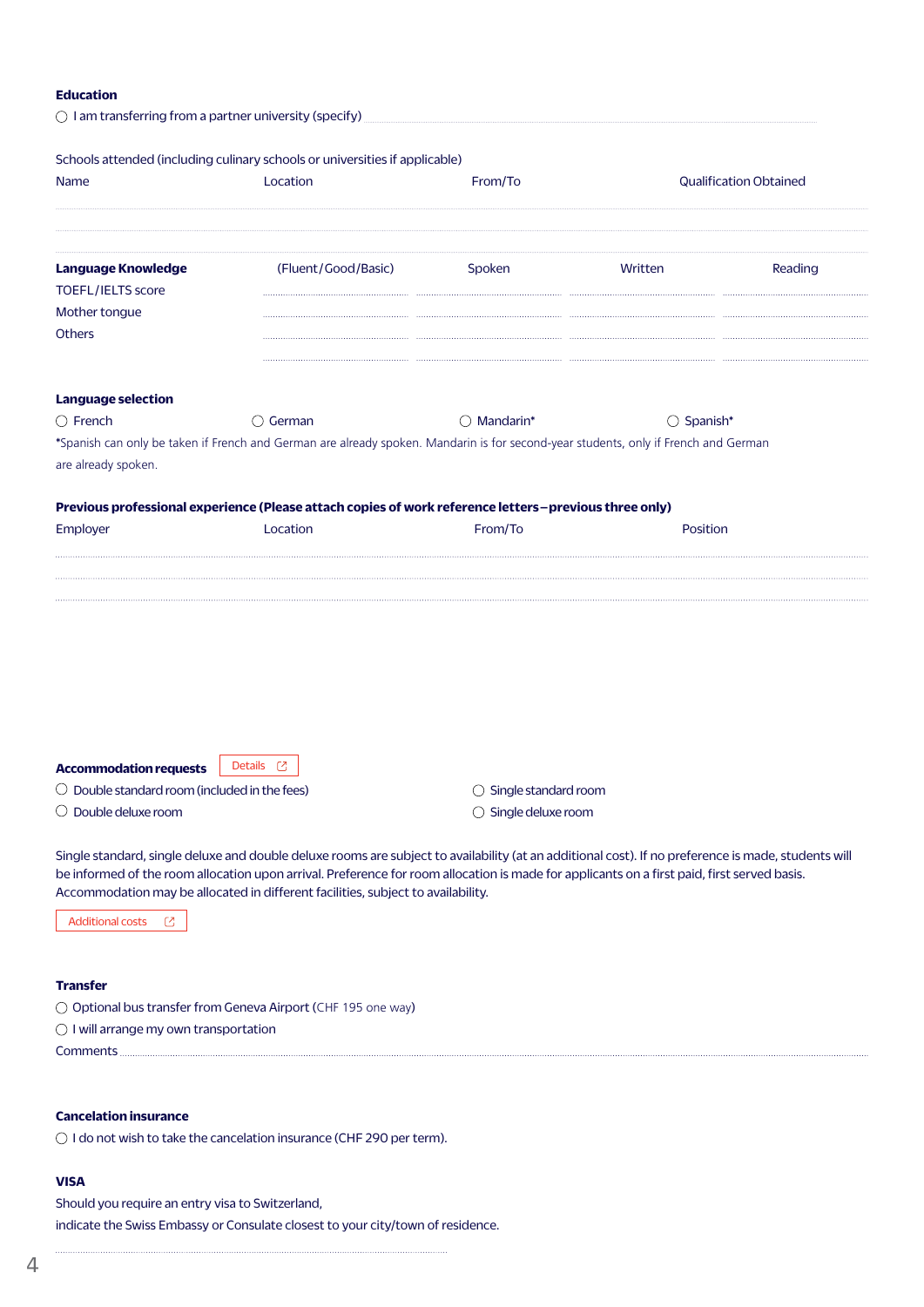#### **Please complete in capital letters**

#### **Student**

| Gender $\bigcap M$ $\bigcap F$                                                                                                                                                                                                |                |                               |
|-------------------------------------------------------------------------------------------------------------------------------------------------------------------------------------------------------------------------------|----------------|-------------------------------|
|                                                                                                                                                                                                                               |                |                               |
| Date of birth (DD/MM/YYYY) MACHARD AND THE RESEARCH OF DIRECT OF DIRECT OF DIRECT OF DIRECT OF DIRECT OF DIRECT OF DIRECT OF DIRECT OF DIRECT OF DIRECT OF DIRECT OF DIRECT OF DIRECT OF DIRECT OF DIRECT OF DIRECT OF DIRECT |                |                               |
| Country of birth                                                                                                                                                                                                              | Marital status | Nationality National Reserves |
| House no./street                                                                                                                                                                                                              | Postcode       | Town                          |
| Country                                                                                                                                                                                                                       | Fmail          |                               |
| Mobile phone.                                                                                                                                                                                                                 | Telephone      |                               |
|                                                                                                                                                                                                                               |                |                               |

 $\bigcirc$  I am not sponsored by my parents/guardian or by any other party, and will fully finance my studies by myself.

Į

### **Parents, guardian or sponsor (if applicable) :**

| Father's name(s)                                        |                          |
|---------------------------------------------------------|--------------------------|
|                                                         | . Mother's first name(s) |
| Guardian or sponsor (family name and first name) Mr/Mrs |                          |
| Occupation.                                             | . House no./street .     |
| Postcode                                                | Town/country             |
| Telephone                                               | F-mail                   |

I am committed and capable of paying for Mr./Ms. **Internal and the committed and capable of paying for Mr./Ms.**  $\overline{\phantom{a}}$ studies at Hotel Institute Montreux and all relevant expenses. I understand that the fees and other financial conditions are modified annually and accept any revisions that may be made. I understand that the legal relationship between the school and the student is governed by Swiss substantive law, to the exclusion of conflict of law provisions thereof. I agree that the laws of the campus location will govern any dispute between the school and the student.

Signature of parent, guardian or sponsor/date: (if applicant is a minor or sponsored)

# **How did you hear about us?**

| Are you working with an education counselor to support your application to HIM?                                         | ີ Yes ∩ No |
|-------------------------------------------------------------------------------------------------------------------------|------------|
| Name of the representative/company experience and the control of the representative/company                             |            |
|                                                                                                                         |            |
| Location of the representative <u>Communications</u> and the series of the representative control of the representative |            |
| If applicable, tell us who told you about Hotel Institute Montreux (student or alumni)                                  |            |
| ◯ Name of current student                                                                                               |            |
| ○ Name and graduation year of alumni <u>December 2008</u>                                                               |            |
|                                                                                                                         |            |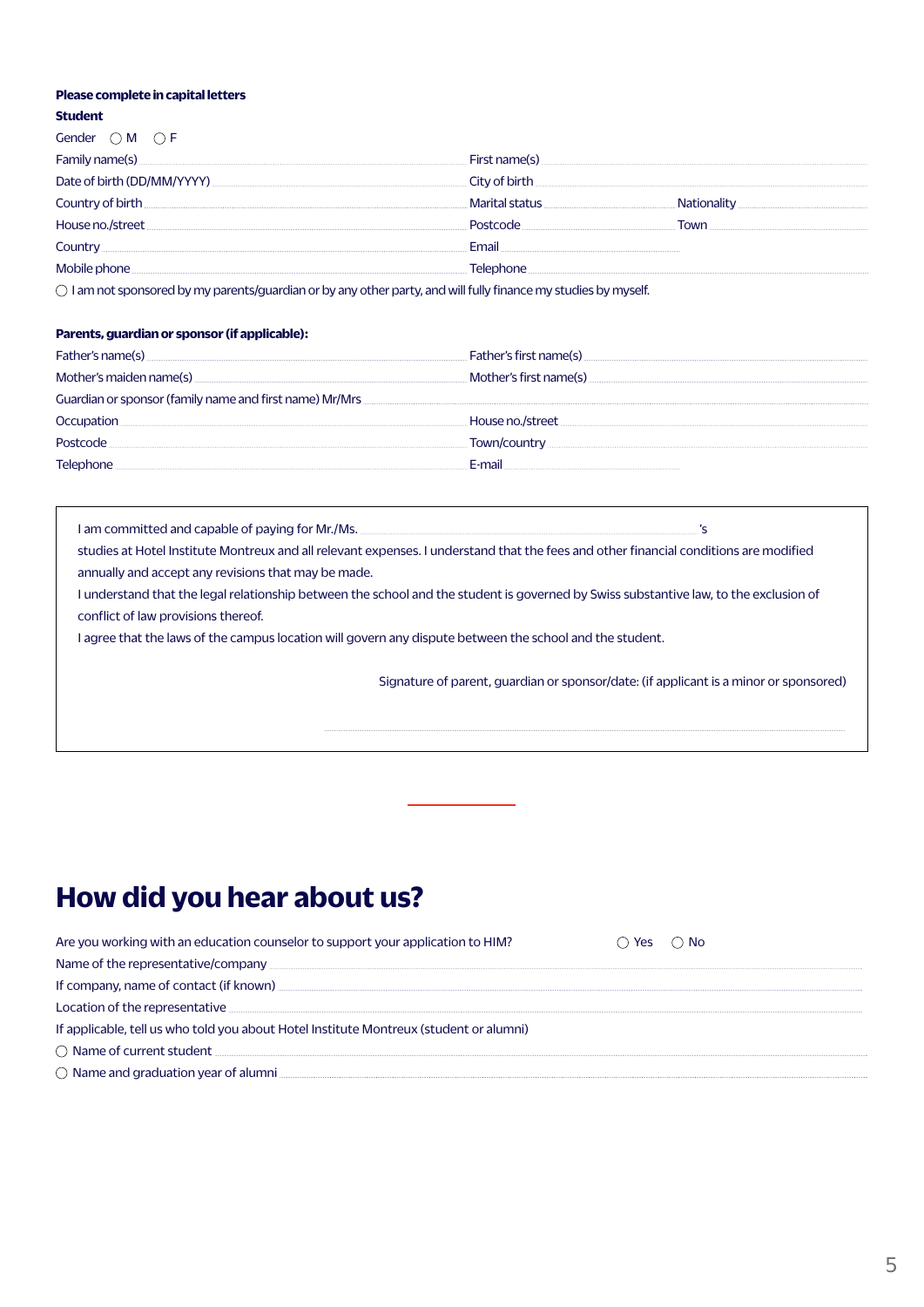# **Statement of Health**

The following questions concerning your state of health must be answered completely and truthfully. Information concerning your health will be kept confidential. The school will not disclose this information to any third parties without your prior consent.

| <b>Applicant's personal information</b>                                                                                                                                                                                        |     |                 |                                                     |
|--------------------------------------------------------------------------------------------------------------------------------------------------------------------------------------------------------------------------------|-----|-----------------|-----------------------------------------------------|
| Applicant's name experience and a series of the series of the series of the series of the series of the series<br>Male                                                                                                         | ( ) | Female          |                                                     |
|                                                                                                                                                                                                                                |     |                 |                                                     |
| <b>Applicant's health information</b>                                                                                                                                                                                          |     |                 |                                                     |
| Height: cm<br>Weight<br>kg                                                                                                                                                                                                     |     |                 |                                                     |
| Have you ever suffered or do you suffer from (please tick box accordingly):                                                                                                                                                    | Yes | <b>No</b>       |                                                     |
| Hepatitis B/C Processors and the contract of the contract of the contract of the contract of the contract of the contract of the contract of the contract of the contract of the contract of the contract of the contract of t |     |                 | (                                                   |
| <b>Diabetes</b>                                                                                                                                                                                                                |     |                 | $\left( \begin{array}{c} \cdot \end{array} \right)$ |
| <b>Tuberculosis</b>                                                                                                                                                                                                            |     | ( )             | $\left(\begin{array}{c} \end{array}\right)$         |
| <b>Measles</b>                                                                                                                                                                                                                 |     |                 | $($ )                                               |
| Heart problems/conditions                                                                                                                                                                                                      |     |                 |                                                     |
|                                                                                                                                                                                                                                |     | ( )             |                                                     |
| Any mental conditions (psychological/psychiatric – depression, bipolar disorder, eating disorders etc.)                                                                                                                        |     | ( )             | $\left(\begin{array}{c} \end{array}\right)$         |
|                                                                                                                                                                                                                                |     |                 | $\bigcirc$                                          |
|                                                                                                                                                                                                                                |     | ∩               | ◯                                                   |
| Accident/disorder that may limit or hinder your ability to perform effectively in this demanding environment                                                                                                                   |     | $\left(\right)$ | $\left(\right)$                                     |
| Allergy to medicine or any other products                                                                                                                                                                                      |     |                 | $\left( \right)$                                    |
| Are you at present under treatment by a doctor, chiropractor, therapist or any other medical specialist?                                                                                                                       |     | ( )             | $\left( \ \right)$                                  |
| If yes, specify example to the control of the control of the control of the control of the control of the control of the control of the control of the control of the control of the control of the control of the control of  |     |                 |                                                     |

| Illness, disability, medication, allergy, etc. | Treatment date | Treatment<br>terminated | Name and address of doctor or hospital |
|------------------------------------------------|----------------|-------------------------|----------------------------------------|
|                                                |                |                         |                                        |
|                                                |                |                         |                                        |
|                                                |                |                         |                                        |

## **Comments / known conditions / limitations**

In keeping with the Swiss Education Group policies regarding proactive health care, the Student Counselor, in consultation with the student, parents, guardian or sponsor, may request, that a student undergo a medical check-up or mental health assessment at any time during her/his studies with agreed healthcare professionals.

j

j.

The management reserves the right to withdraw a student from school if it is believed the internal health care support services are unable to meet the student's needs, or if the student does not follow external medical advice and/or guidance.

## **Declaration**

I declare that the information I have given is true and correct. I certify that my general state of health, as well as both my physical and mental conditions are excellent and that I am not affected by any physical limitation, condition, infirmity or contagious disease. I can comply with the strict physical and psychological requirements of training as a professional in the hotel and tourism industry without risk or limitation, except as detailed above. Signature of applicant/date: Signature of parent, guardian or sponsor/date: (if applicant is a minor or sponsored)

l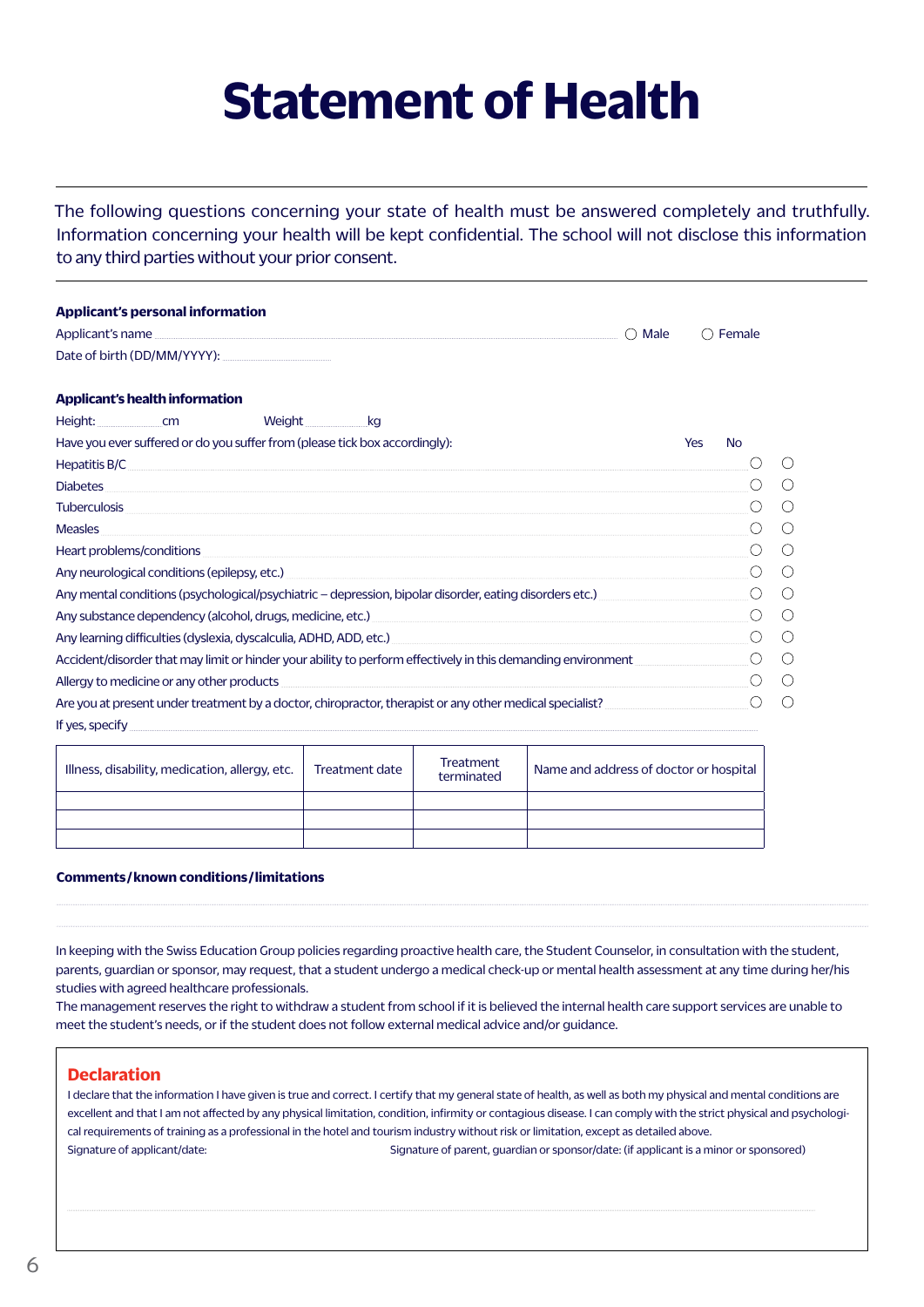# **Conditions**

#### **Fees**

Fees are reviewed every year and are subject to change at any time.

#### **Currency**

Prices are quoted in Swiss francs and payment can only be made in this currency. Bank charges are not covered by the school.

#### **Online Payment**

We provide a simplified online payment solution for our international students in partnership with Flywire.

#### **Payments**

Payments can be made by bank transfer payable in Swiss francs to:

| Bank name: Banque Cantonale Vaudoise, Place St-Francois 14, CP 300 1002 |
|-------------------------------------------------------------------------|
| Account: C 5008.84.67                                                   |
| IBAN No.: CH76 0076 7000 C500 8846 7                                    |
| BIC/SWIFT: BCVLCH2LXXX                                                  |

Beneficiary : HIM Hotel Institute Montreux

# **Terms & Conditions**

#### **1. Application Fee**

a. As part of the application process, you are required to pay an application fee of CHF 75. You can pay using our online payment solution.

b. The application fee is non-refundable.

#### **2. Confirmation Fee**

a. If you would like to proceed with your enrolment, you must pay a confirmation fee of CHF 3'000 within 30 days of

receiving your acceptance letter.

- b. The confirmation fee ensures a place is reserved on your selected program.
- c. The confirmation fee is deducted from your total school fees.
- d. The confirmation fee is refundable only in case of visa rejection.

#### **3. School Fees**

- a. You must pay full school fees at least six weeks before the beginning of the intake (unless a payment plan contract has been agreed upon).
- b. Requested accommodation type is confirmed after you have paid full school fees.
- c. Students with an overdue open balance cannot join their program until they settle the balance.
- d. Students with an overdue open balance will not receive transcripts, grades, or their diplomas.
- e. We reserve the right to charge a late payment administration fee of CHF 250, and to suspend a student with an overdue open balance or with non-respected payment plan instalments from his or her studies until payment issues have been resolved.

#### **4. Payment of several terms in advance**

- a. If you pay more than one term in advance and cancel before or during the first term, the cancelation conditions apply.
- However, the full fees paid for future terms will be refunded minus an administrative charge of CHF 250.

#### **5. Sharing of information and payment conditions**

a. If you are not the person paying your school fees, you commit to informing the person in charge of doing so (parents, sponsors, agents, loan agencies, etc.) of the cancelation and payment conditions mentioned in this document.

b. You are also responsible for transmitting all payment/school fee-related correspondence to the person in charge of your payments.

c. SEG cannot be held responsible if you do not respect the above-mentioned.

d. The school reserves the right to disclose progress reports to the guardian, sponsor, or appointed representative when considered beneficial to the student's progress.

#### **6. Deferral**

a. If you choose to defer you commencement date before the beginning of the term, full school fees paid will be transferred to the next intake. However, you will have to pay the published school fees for the chosen intake.

b. If, after deferring your studies, you decide to cancel, the full school fees paid will be kept as a lump sum indemnity.

c. Students are allowed to defer their enrolment to the next available intake and may do so only on two occasions.

After two deferrals, we will cancel a student's application.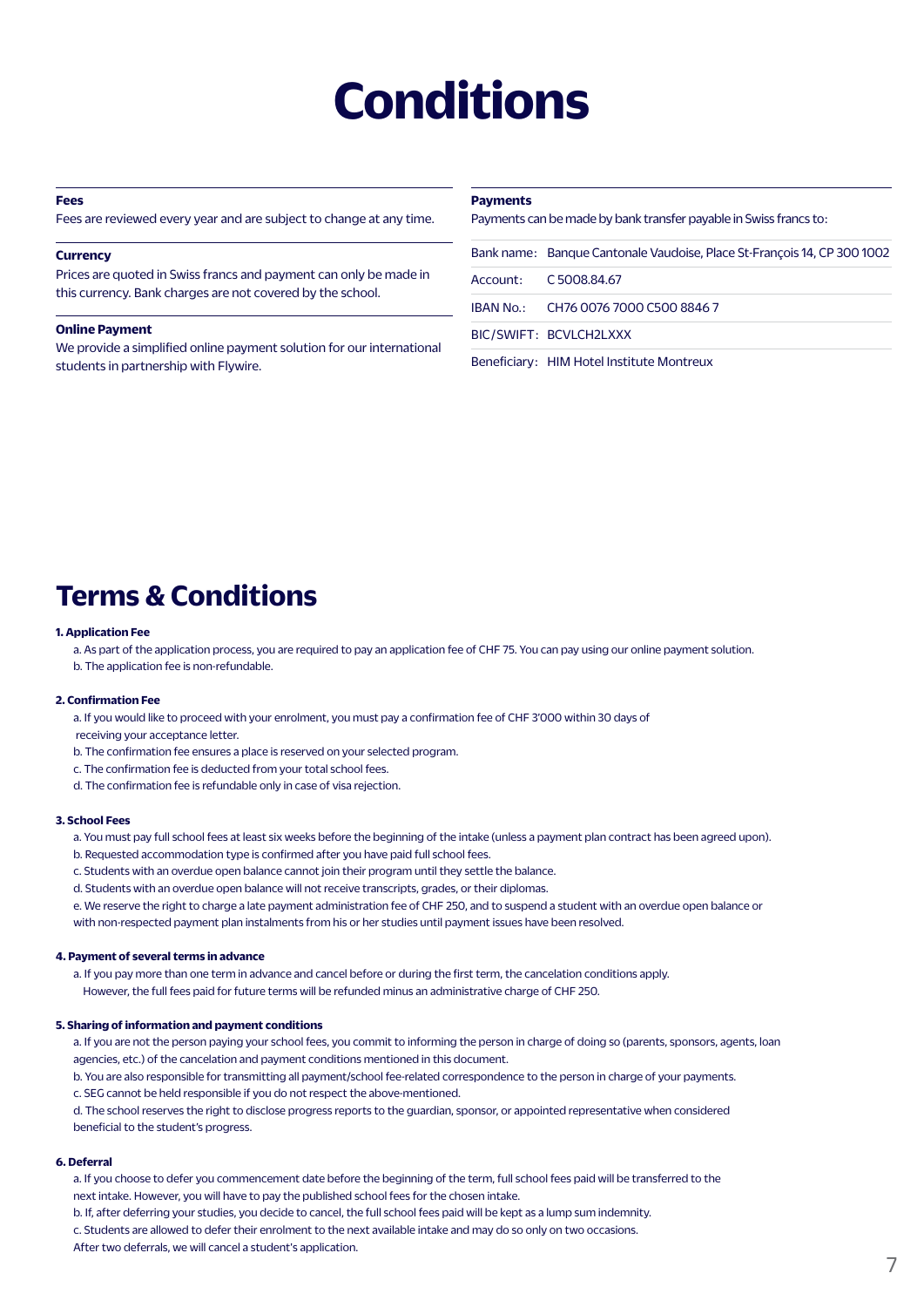#### **7. Cancelation**

a. Before the beginning of the term:

 I. If you cancel eight weeks or more before the beginning of the intake, you are entitled to a full refund of the school fees minus the confirmation fee, which will be kept as a lump sum indemnity according to article 160 of the Swiss Code of Obligations. II. If you cancel four to eight weeks before the beginning of the intake, you are entitled to a refund of 50% of the amount paid minus the confirmation fee. The remaining fees are kept as a lump sum indemnity.

 III. If you cancel four weeks or less before the beginning of the intake, the full school fees paid will be kept as a lump sum indemnity. IV. The following exceptions apply (see point 7.c.).

b. During the term:

I. If you cancel during the term, the full fees paid for that particular term will be kept as a lump sum indemnity.

II. The following exceptions apply (see point 7.c.).

c. Exceptions

 I. If you cancel before the beginning of the term due to visa refusal (proof is required), the full school fees paid will be refunded minus an administrative charge of CHF 250.

 II. If you cancel during the term for medical reasons and you have taken cancelation insurance, you are entitled to a maximum refund of CHF 9'000 per term (proof is required).

 III. If you cancel during the term for valid, exceptional reasons (approved by SEG management) and want to return at a later intake, the fees paid, which have not been "consumed," will be transferred to the next term minus an administrative charge of CHF 250. This case will be treated as a deferral (see point 6).

#### **8. Expulsion**

a. We reserve the right to expel any student for constant violation of rules and regulations, drug use, or vandalism.

- b. There is no refund of fees in case of expulsion. The full fees paid are kept as a lump sum indemnity.
- c. Expelled students are not allowed to pursue their studies within any SEG school.

#### **9. Cancelation policies for bridge courses, Summer Sessions, English Foundation Program, retakes**

a. If you cancel one week or less before the beginning of the course, you are not entitled to any refund.

b. If you cancel more than one week before the beginning of the course, the full fees paid will be refunded minus CHF 250 administrative charge.

#### **10. Activities**

Students undertake extracurricular activities outside of planned school activities at their own risk, and the school cannot be held responsible.

#### **11. Applicable Law**

The legal relationship between the school and the student are governed by Swiss substantive law, to the exclusion of conflict of law provisions thereof.

#### **12. Jurisdiction**

Any dispute between HIM and the student will be subject to the exclusive jurisdiction of the courts of Lausanne, Switzerland.

#### **13. Other Points**

The school also reserves the right to alter dates, fees, location, curriculum, or class hours without prior notice. We can provide a complete set of school rules and regulations upon request. Furthermore, Hotel Institute Montreux reserves the right to use all images, videos, and testimonials produced by the student (individually or within a group) or by Hotel Institute Montreux for marketing and promotion, on-and-offline on a global scale. The agreement is irrevocable, worldwide, and perpetual and is binding upon the student's heirs and assigns.

#### **14. Advance Learning Program**

Upon arrival on campus, all students will be required to complete a short screening assessment for English language skills. Students who do not meet the minimum level for their academic program will be required to participate in the Advance Learning Program at the campus. The Advance Learning Program runs in parallel to regular studies. Students who are required to participate in the Advance Learning Program will be assessed an additional CHF 390 in addition to any other fees required for the student's attendance at the school.

#### **Declaration**

J

I declare that the information I have given is true and correct, and that I have read and agree with the conditions and accept the rules and regulations of Hotel Institute Montreux that are available upon request. Signature of applicant/date: Signature of parent, guardian or sponsor/date: (if applicant is a minor or sponsored)

Should you be sponsored by parents / guardian or an external party, the sponsor may be contacted any time directly by the school for any financial matter.

Hotel Institute Montreux reserves the right to modify any information contained within this document at any given time, without prior notice. Hotel Institute Montreux also reserves the right to alter dates, fees, curriculum or class hours without prior notice. The latest version of the terms and conditions, available on our website apply, and supersede all previous versions.